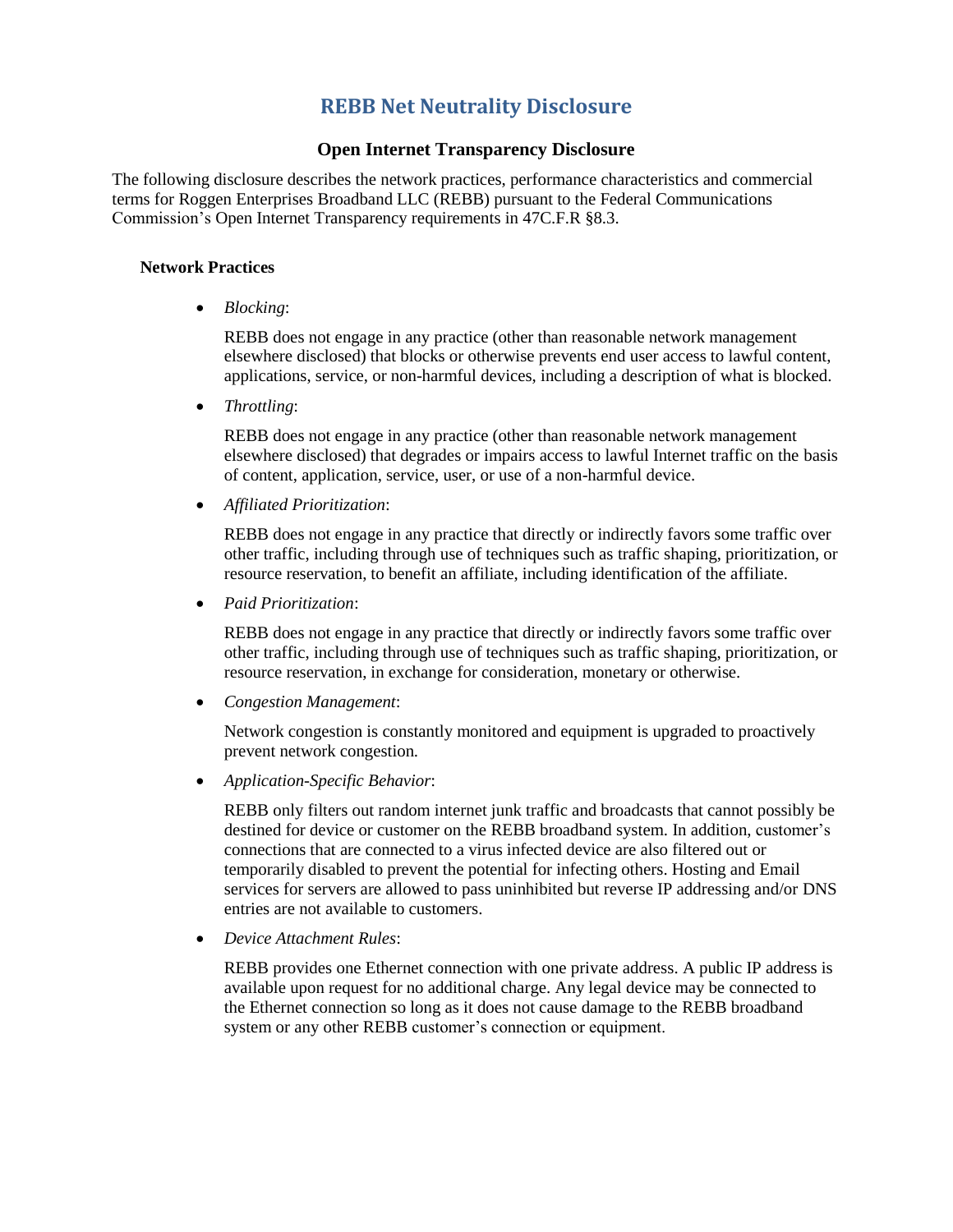## **REBB Net Neutrality Disclosure**

*Security*:

Each packet of data transmitted and received on the REBB system must pass a series of verification checks before being allowed to pass through the system. The wireless portion of the connection is encrypted and uses multiple proprietary standards unique to our equipment to prevent unauthorized use and malicious activity.

### **Performance Characteristics**

*Service Description*:

REBB provides the three levels of service listed below to fit the individual needs of its customers. Broadband services are provided over a combination of fiber optics as well as licensed and unlicensed bi-directional fixed point wireless systems. All bandwidth and latency data below was collected using [www.Speedtest.net](http://www.speedtest.net/) and [www.Pingtest.net.](http://www.pingtest.net/) Note: Latency, although consistent, is mostly dictated by the distance and obstruction of the line of site to your area REBB tower from your antenna.